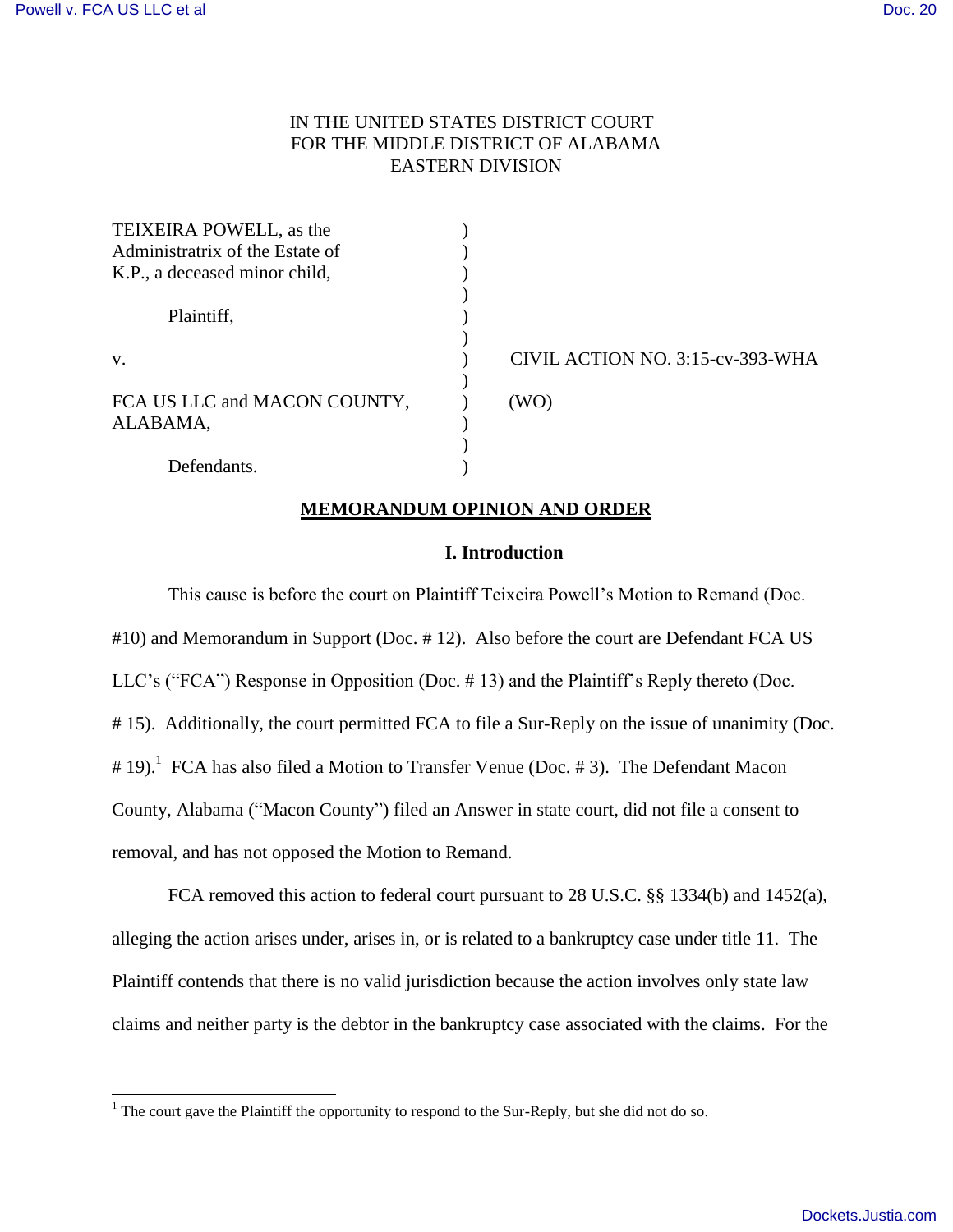reasons to be discussed, the Motion to Remand is due to be DENIED in part and GRANTED in part.

#### **II. Motion to Remand Standard**

Federal courts are courts of limited jurisdiction. *See Kokkonen v. Guardian Life Ins. Co. of Am.*, 511 U.S. 375 (1994); *Burns v. Windsor Ins. Co.*, 31 F.3d 1092, 1095 (1994); *Wymbs v. Republican State Exec. Comm.*, 719 F.2d 1072, 1076 (11th Cir. 1983), *cert. denied*, 465 U.S. 1103 (1984). As such, federal courts only have the power to hear cases that they have been authorized to hear by the Constitution or the Congress of the United States. *See Kokkonen*, 511 U.S. at 377. Because federal court jurisdiction is limited, the Eleventh Circuit favors remand of removed cases where federal jurisdiction is not absolutely clear. *See Burns*, 31 F.3d at 1095.

Because this case was originally filed in state court and removed to federal court, FCA bears the burden of proving that federal jurisdiction exists. *Williams v. Best Buy Co., Inc.*, 269 F.3d 1316, 1319 (11th Cir. 2001).

#### **III. Facts and Procedural Background**

This action arises out of a car accident that occurred on April 15, 2014. The Plaintiff was driving a 2005 Dodge Durango eastbound on County Road 26 in Macon County, Alabama. Her child K.P. was a passenger in the car. While completing a pass, the Plaintiff lost control of the car, went off the road, and struck a utility pole. K.P. was killed in the accident.

On April 30, 2015, the Plaintiff filed a wrongful death action against Macon County and FCA (as the successor of Chrysler LLC) in the Circuit Court of Macon County, Alabama. The complaint alleged that Macon County had been negligent in maintaining the roadway and that the vehicle involved in the crash was defective and/or negligently manufactured by Chrysler LLC.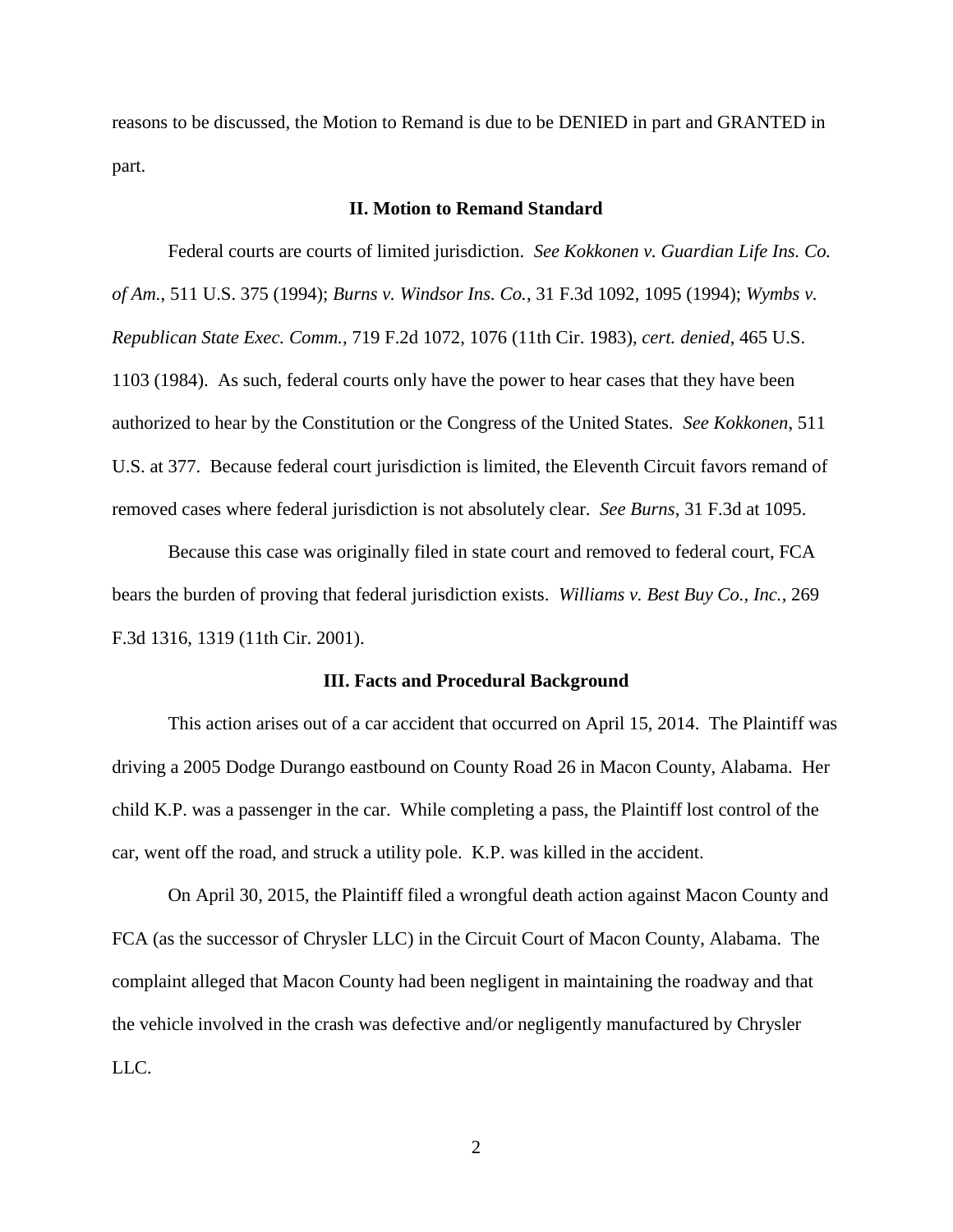After Chrysler LLC filed for bankruptcy in April 2009, FCA purchased substantially all of its assets under a Master Transaction Agreement ("Sale Agreement") dated May 31, 2009, which included an exclusion of "all Product Liability Claims arising from the sale of Products or Inventory prior to closing. The United States Bankruptcy Court for the Southern District of New York entered an order ("Sale Order") on June 1, 2009, approving the sale under the terms of the Sale Agreement. That order permanently enjoined all litigation claimants from asserting any claims against FCA unless expressly assumed in the Sale Agreement and retained jurisdiction to interpret, enforce and implement the terms and provisions of the Sale Order, the Sale Agreement and all amendments thereto. Later, in an amendment to the sale agreement approved by order of the Bankruptcy Court, FCA agreed to assume liability for some product liability claims, but excluding claims "for exemplary or punitive damages." (Doc. #1-6 at 8.)<sup>2</sup>

FCA's position is that the Sale Agreement and the Bankruptcy Court's Sale Order approving the amendment bar the claims in this case because they include claims for punitive damages. Furthermore, FCA has removed the case to this court on the basis that it is sufficiently connected to the bankruptcy case to create federal jurisdiction under 28 U.S.C. § 1334(b) and removal is permitted under 28 U.S.C. § 1452. The Plaintiff contests both points—she disagrees that her claims are barred by the Sale Order or sale agreement, and asserts that there is no federal jurisdiction under 28 U.S.C. § 1334(b). FCA removed the case to this court on June 3, 2015. FCA alleges that it was served on May 4, 2015 and therefore timely filed its Notice of Removal. The Plaintiff has not contested the timeliness of removal. Instead, her Motion to Remand, filed on July 3, 2015, contends that removal is not proper under § 1452 because her claims do not satisfy the requirements for federal jurisdiction under § 1334(b).

<sup>&</sup>lt;sup>2</sup> When the court uses the term "Sale Order" hereafter, it is also meant to include reference to the original Sale Agreement and the amendment.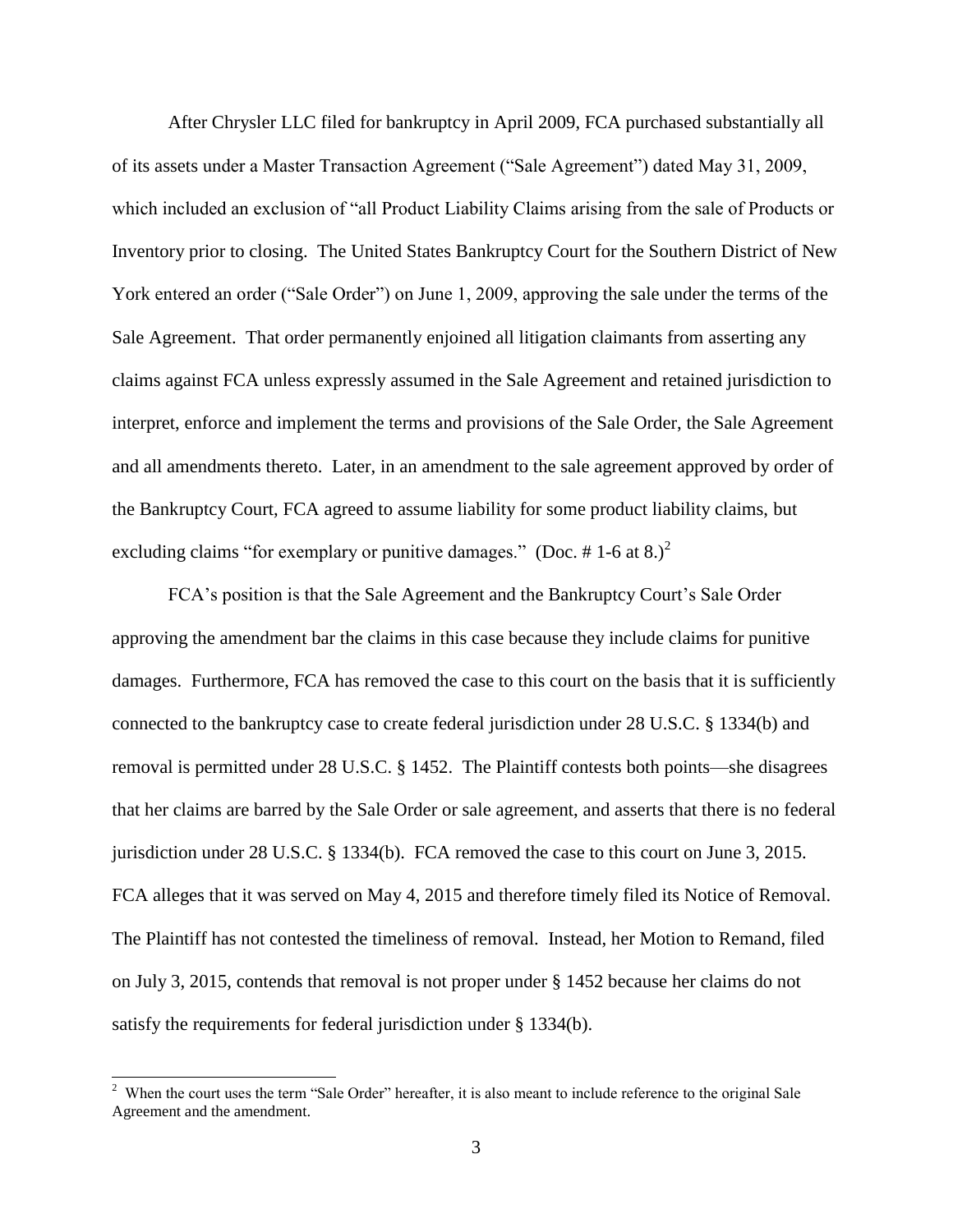#### **IV. Discussion**

Under 28 U.S.C. § 1334(b), the federal district courts "shall have original but not exclusive jurisdiction of all civil proceedings arising under title 11, or arising in or related to cases under title 11." Under 28 U.S.C. § 1452, a party may remove a case to the district court for the district where the action is pending if proper jurisdiction exists under § 1334. If a case is commenced in state court, is based on state law claims or causes of action, and is "related to" but not "arising under" or "arising in" a bankruptcy case, a district court "shall abstain" from hearing the case. 28 U.S.C.  $\S 1334(c)(2)$ . Thus, if this case arises under or arises in a bankruptcy case, then the Motion to Remand may be denied; otherwise it is due to be granted.

According to the Plaintiff, her state law claims do not fit any of the categories listed in § 1334(b). She also argues that even if the court decides otherwise, "abstention is either mandatory or appropriate." (Doc. # 12 at 1.) Citing an opinion of this court, the Plaintiff asserts that in order to "arise in" or "arise under" title 11, an action must constitute a "core proceeding." *See In re Robertson*, 140 F. Supp. 2d 1274, 1278–79 (M.D. Ala. 2001) (Albritton, J.). FCA contends that this action is a core proceeding, making jurisdiction proper under §1334(b) and mandatory abstention under  $\S$  1334(c)(2) inapplicable.

In support of her position, the Plaintiff argues that this action is not a core proceeding because it does not affect the debtor's (that is, Chrysler LLC's) property in any way, as any proceeds would be paid by FCA to the decedent's estate. The Plaintiff cites *In re Lemco Gypsum*, 910 F.2d 784 (11th Cir. 1990), for the proposition that the bankruptcy court does not retain jurisdiction and power to control the disposition of the debtor's property after the sale of the property if "there is no suggestion that the proceeds, if recovered, would be turned over to the trustee." (Doc. # 12 at 6 (citing *In re Lemco Gypsum*, 910 F.2d at 786, 789).) In the Plaintiff's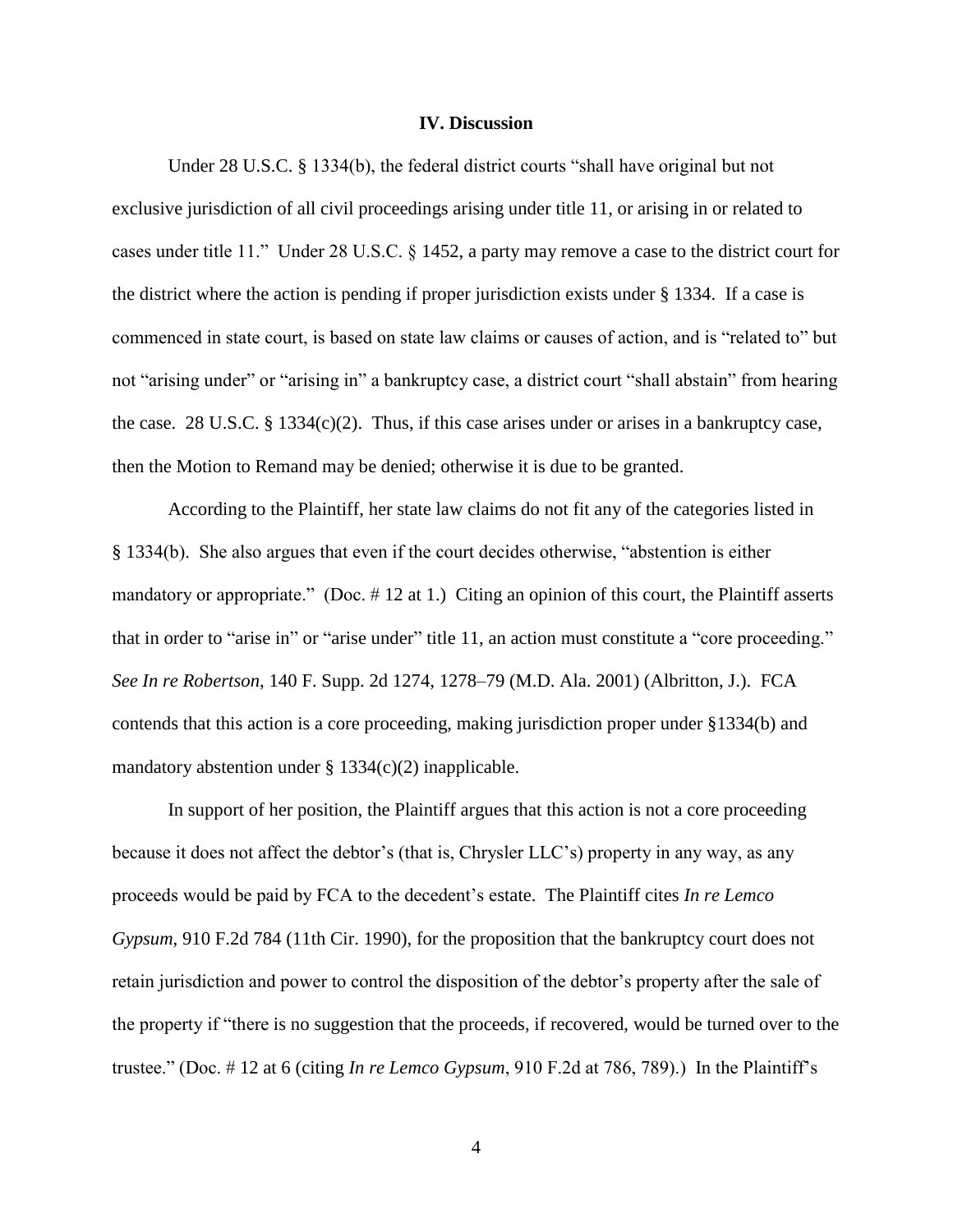view, this is not a core proceeding because the result will not affect the present rights or property of the debtor, Chrysler LLC.

In response, FCA has cited a multitude of district court decisions dealing with similar facts that are also connected to the Chrysler bankruptcy. Faced with similar issues to those presented here, other district courts generally find that because cases like this one require interpretation and enforcement of a bankruptcy court Sale Order, they are core proceedings and remand is not appropriate. On this basis, and based on Eleventh Circuit law discussing federal jurisdiction over core proceedings, FCA argues that there is proper jurisdiction over this case and mandatory abstention is not applicable.

In the Eleventh Circuit, "arising under" cases are "matters invoking a substantive right created by the Bankruptcy Code." *In re Toledo*, 170 F.3d 1340, 1345 (11th Cir. 1999). Cases "arising in a case under" title 11 are "generally thought to involve administrative-type matters . . . or . . . 'matters that could arise only in bankruptcy.'" *Id.* (citing *Wood v. Wood (In re Wood)*, 825 F.2d 90, 97 (5th Cir. 1987)). While "whether something is a core proceeding is analytically separate from whether there is jurisdiction, by definition all core proceedings are within the bankruptcy court's jurisdiction." *Id.* at 1345 n.6. The Eleventh Circuit has noted that "[c]ore proceedings are defined in 28 U.S.C. § 157(b)(1) as 'proceedings arising under title 11, or arising in a case under title 11,' which is a subset of the cases over which jurisdiction is granted in § 1334(b)." *Id.* This is the same subset of cases to which mandatory abstention under § 1334(c)(2) does *not* apply.

Many district courts faced with facts similar to those present in the instant case have held that the cases before them constituted core proceedings. In one case involving a breach of warranty claim, a Northern District of Georgia decision noted that the plaintiffs' claim against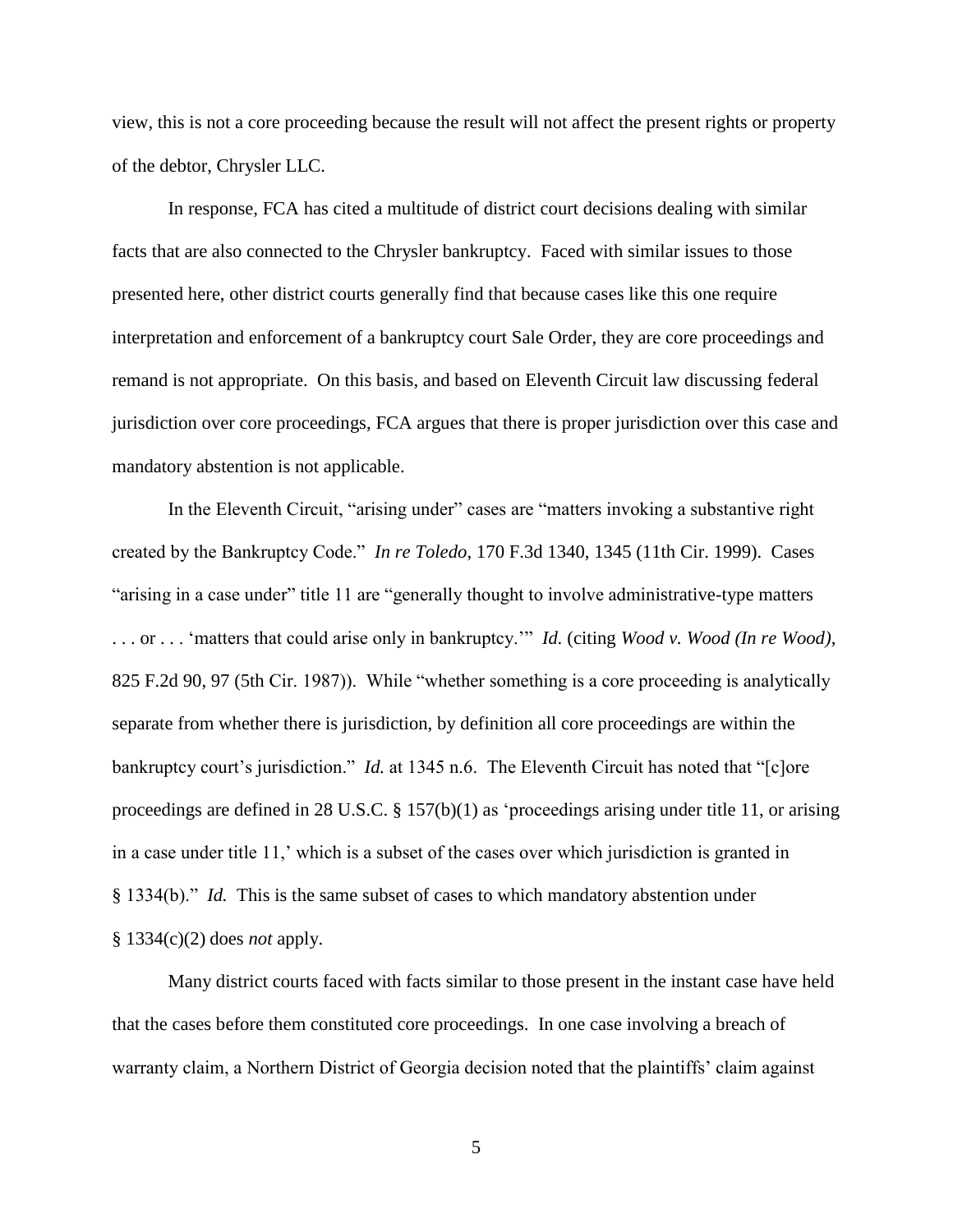Chrysler Group<sup>3</sup> was viable "only if Chrysler Group assumed liability for such claim under the Sale Order and [sale agreement]." *Martin v. Chrysler Group, LLC*, No. 6:12-cv-00060, 2013 WL 5308245, at \*4 (N.D. Ga. Sept. 20, 2013). Based on that conclusion, the court held that the plaintiffs' claims "would not exist 'but for' the Sale Order . . . and thus, the instant matter 'arises in' the bankruptcy case and jurisdiction is proper under 28 U.S.C. § 1334(b)." *Id.* Similarly, the Northern District of Georgia also held that the scope of a sale order was a "threshold issue" that had to be resolved in federal court in a lawsuit based on state law claims related to a fatal car accident. *See Monk v. Daimler AG*, No. 1:09-CV-2511-RWS, 2009 WL 4730314, at \*4–\*5 (N.D. Ga. Dec. 3, 2009) (finding that "[i]issues raised in the present action require[d] interpretation and application of [a sale order]" and that "these threshold issues need to be resolved by the Bankruptcy Court.").

The District Court for the Eastern District of Kentucky also encountered a similar case stemming from the Chrysler bankruptcy. The plaintiffs "suffered severe burns when the radiator cap of their 2005 Chrysler Jeep Wrangler Sport unexpectedly malfunctioned," and they filed a products liability claim. *Quesenberry v. Chrysler Group LLC*, No. 12-48-ART, 2012 WL 3109431, at \*1 (E.D. Ky. July 31, 2012). The court found that the case was a core proceeding because it involved "the interpretation and enforcement of the Bankruptcy Court's Sale Order and Purchase Agreement." *Id.* at \*4. In reaching that conclusion the court cited decisions of the Second and Third Circuits. *Id.* (citing *In re Millenium Seacarriers, Inc.*, 458 F.3d 92, 95 (2d Cir. 2006) and *In re Allegheny Health Educ. & Research Found.*, 383 F.3d 169, 176 (3d Cir. 2004)). The Second Circuit found that an action that "turned on the terms of [a sale order] amount[ed] to a request that the bankruptcy court enforce that order," and the action was therefore a core

 $\overline{a}$ 

<sup>3</sup> Chrysler Group LLC is an entity that purchased the assets of Chrysler LLC, the entity that went bankrupt. *See Quesenberry v. Chrysler Group LLC*, No. 12-48-ART, 2012 WL 3109431, at \*1 (E.D. Ky. July 31, 2012).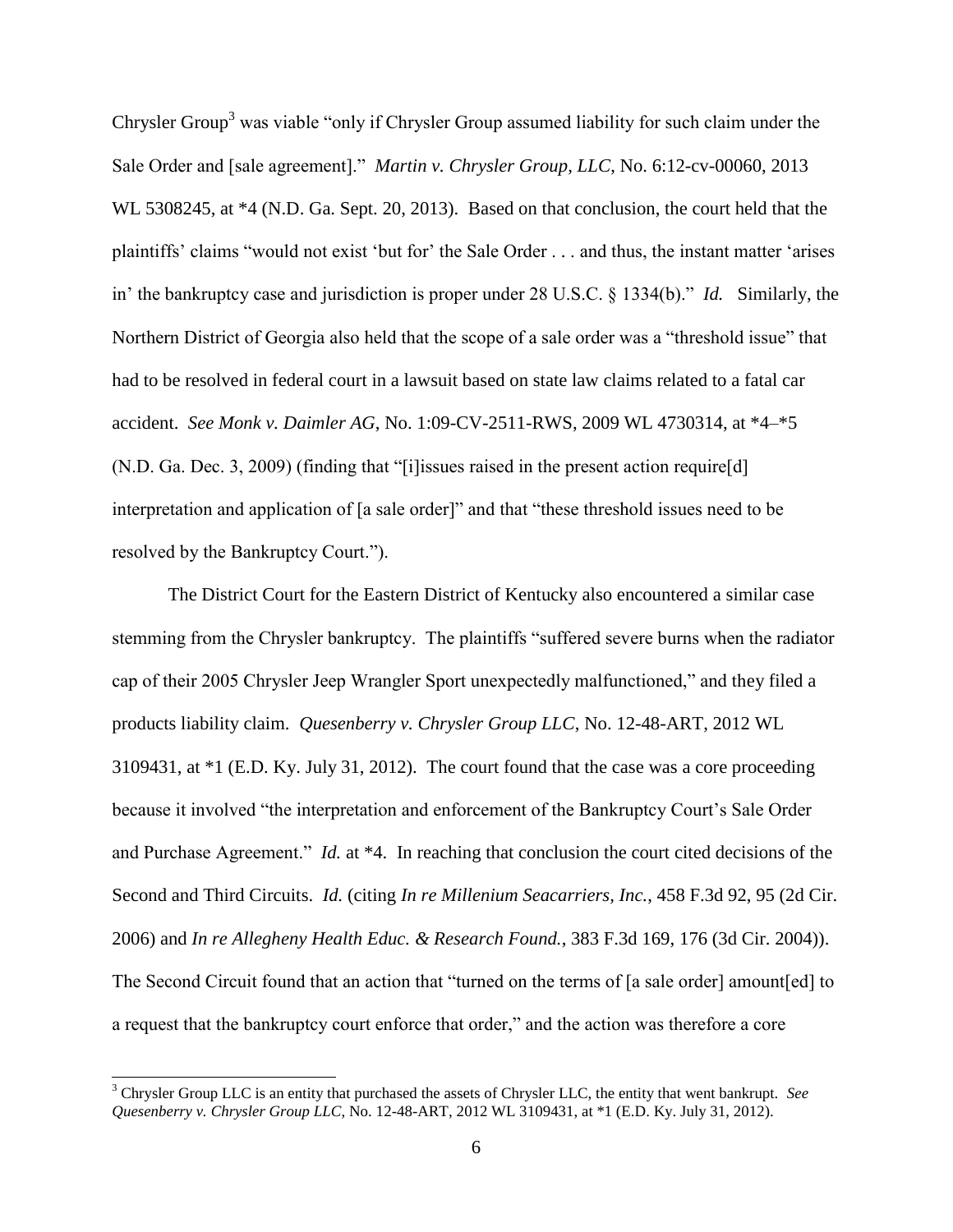proceeding. *In re Millenium Seacarriers, Inc.*, 458 F.3d at 95. Similarly, the Third Circuit held that a bankruptcy court "correctly determined that [a] suit was a core proceeding because it required the court to interpret and give effect to its previous sale orders." *In re Allegheny Health Educ. & Research Found.*, 383 F.3d at 176.

The decisions cited above all concluded that where a proceeding requires the interpretation and potential enforcement of a sale order, that proceeding constitutes a core proceeding. Here, FCA's position on the underlying subject matter of the case is that the Plaintiff's claims are barred by the Sale Order. FCA is asking the court to interpret and enforce the Sale Order accordingly. In addition, FCA is only a defendant in this case because it purchased assets from Chrysler LLC, and it would not be subject to liability based on a car manufactured and sold before the purchase unless such liability was assumed in the purchase. For these reasons, the court finds the cases cited above persuasive. At a minimum, whether the Sale Order should be enforced is a threshold issue in this case. Before any court considers the merits of the case, it will first have to interpret the scope of the Sale Order as applied to the Plaintiff's claims. Therefore, the court finds that the case "arises in" a bankruptcy case and that it is a core proceeding. There is proper jurisdiction under § 1334(b), removal was proper under § 1452, and mandatory abstention under § 1334(c)(2) is not applicable.

The Plaintiff's arguments to the contrary are unavailing. She attempts to distinguish the myriad cases cited by FCA by arguing that they "concerned claims relating to breach of warranty and fraud," and that "in the instant case any dispute regarding whether Plaintiff's wrongful death claims constitute an 'assumed liability' of Defendant FCA US is not subject to interpretation of the Sale Order but rather depends upon the true nature of Alabama wrongful death damages." (Doc. # 15 at 2.) This argument does not recognize that the Sale Order is unavoidably implicated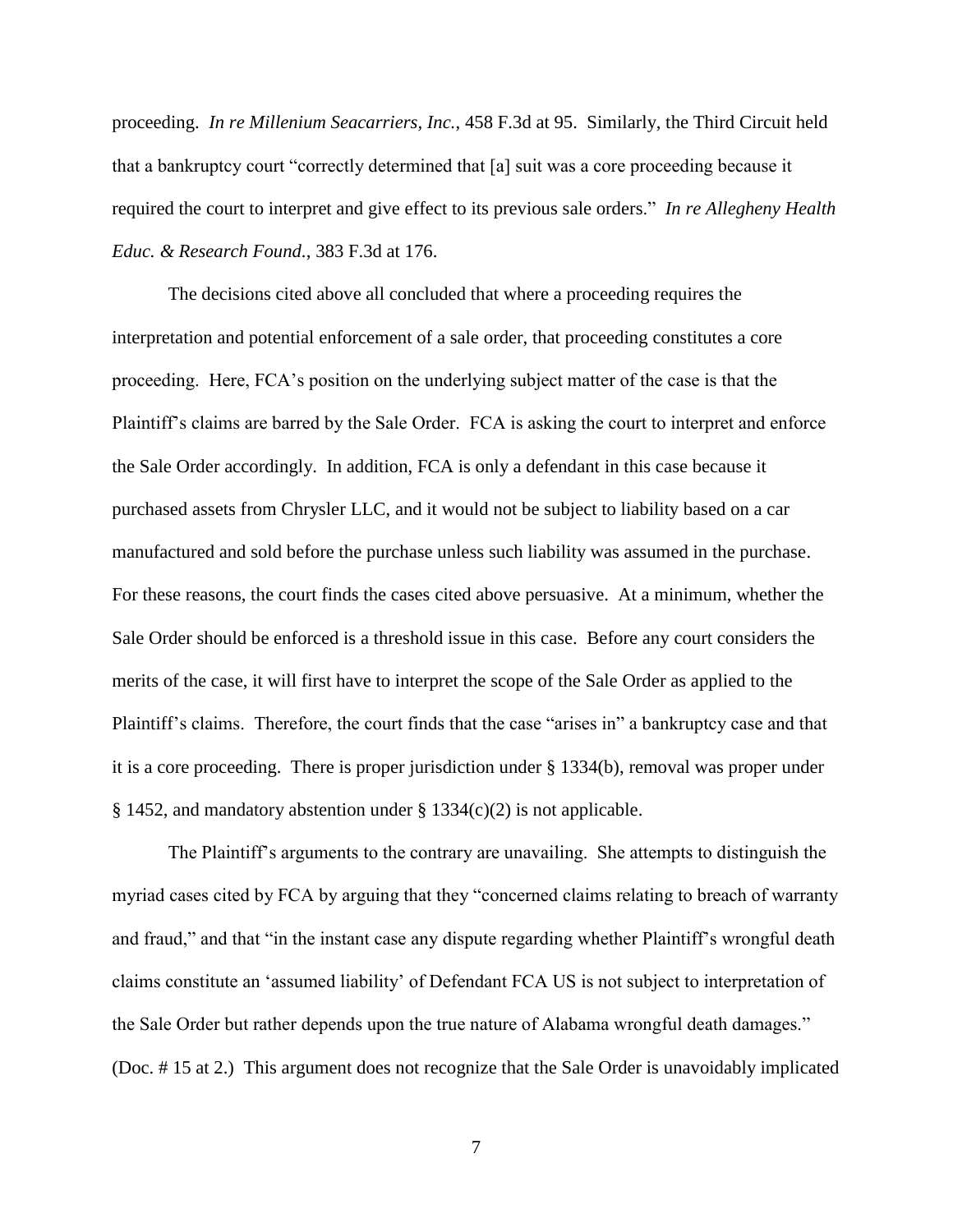in this case because FCA contends it should operate to bar the Plaintiff's claims, so a court will have to determine first whether the claims fall within the scope of assumed liabilities covered by the Sale Order. Furthermore, some of the other district court decisions connected to the Chrysler bankruptcy did involve accidents leading to personal injuries or death,  $4$  and the cases involving breach of warranty and fraud nonetheless implicated sale orders in the same manner, by requiring a court to determine whether those claims were barred by the sale orders or not.

Cases cited by the Plaintiff to support her position are distinguishable. The Plaintiff argues that this court "has no jurisdiction" to consider the interpretation of the Sale Order under *In re Lemco Gypsum* and *Rivet v. Regions Bank*, 522 U.S. 470 (1998). (Doc. # 15 at 3.) In *In re Lemco Gypsum*, the court's holding that there was no jurisdiction under § 1334 was premised on the conclusion that the dispute at hand concerned property that had been the debtor's in the past, and "its connections with the estate of debtor Lemco [were] simply too tenuous for jurisdiction to lie." 910 F.2d at 789. The court also noted that "the presence of a federal right or decision in the chain of title is insufficient to confer jurisdiction on a federal court," and that "only when federal law supplies the rule of decision, or an interpretation of a federal right is an essential ingredient of a claim, does the dispute present a federal question." *Id.* In the instant case, the correct interpretation of the Sale Order, which was entered pursuant to federal law, will supply a key rule of decision. In this case, the role of a federal right or decision goes beyond simply being present in the chain of title, as in *In re Lemco Gypsum*.

The *Rivet* decision lies even further afield. There, as is clear from the language quoted by the Plaintiff in her Reply, removal was based on § 1441(b). The defendant asserted federal question jurisdiction due to claim preclusion flowing from a previous bankruptcy order. The

l

<sup>4</sup> *See, e.g.*, *Quesenberry*, 2012 WL 3109431, at \*1 (plaintiffs experienced "severe burns" as the result of an alleged radiator cap malfunction in a 2005 Chrysler Jeep Wrangler); *Monk*, 2009 WL 4730314, at \*4 (plaintiff's decedent was killed due to the allegedly defective design of a 2005 Dodge Dakota).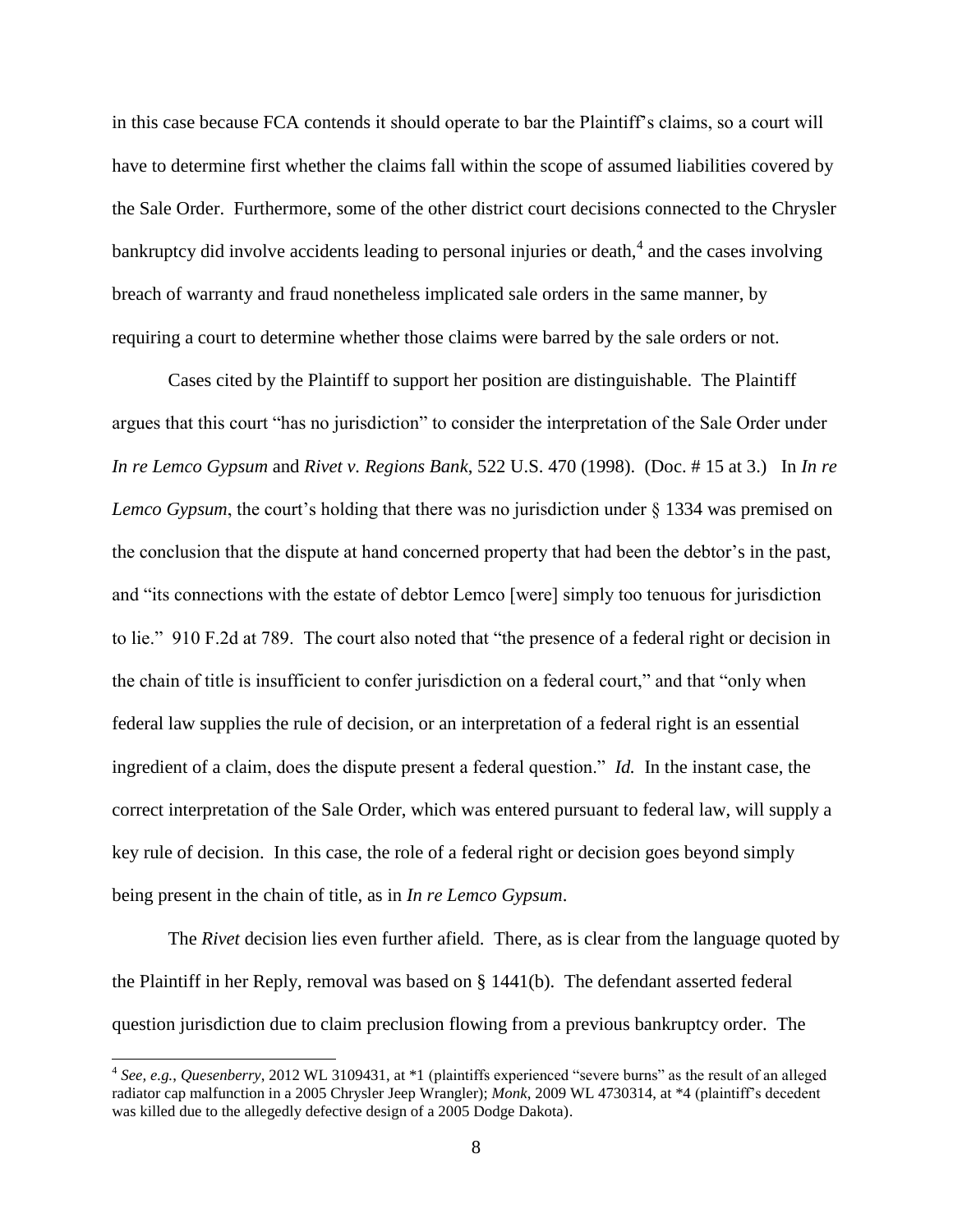United States Supreme Court ruled that there was no jurisdiction under § 1441 because claim preclusion is an affirmative defense that did not appear in the state court complaint. Because *Rivet* discussed removal under § 1441(b), not § 1452, that decision is plainly inapposite here.

The court will briefly discuss two other arguments advanced by the Plaintiff: 1) that the court should use its discretion to abstain; and 2) that the rule of unanimity has been violated.

First, the Plaintiff has argued that the court should abstain pursuant to  $\S 1334(c)(1)$ , which provides: "nothing in this section prevents a district court in the interest of justice, or in the interest of comity with State courts or respect for State law, from abstaining from hearing a particular proceeding arising under title 11 or arising in or related to a case under title 11."

Courts have developed a list of factors to be considered in determining whether discretionary

abstention is appropriate. These factors are:

(1) the effect, or lack thereof, on the efficient administration of the bankruptcy estate if the discretionary abstention is exercised, (2) the extent to which state law issues predominate over bankruptcy issues, (3) the difficulty or unsettled nature of the applicable state law, (4) the presence of related proceedings commenced in state court or other non-bankruptcy courts, (5) the jurisdictional basis, if any, other than § 1334, (6) the degree of relatedness or remoteness of the proceedings to the main bankruptcy case, (7) the substance rather than the form of an asserted "core" proceeding, (8) the feasibility of severing state law claims from core bankruptcy matters to allow judgments to be entered in state court with enforcement left to the bankruptcy court, (9) the burden on the bankruptcy court's docket, (10) the likelihood that the commencement of the proceeding in bankruptcy court involves forum shopping by one of the parties, (11) the existence of a right to jury trial, and (12) the presence in the proceeding of nondebtor parties.

*Ret. Sys. of Ala. v. Merrill Lynch*, 209 F. Supp. 2d 1257, 1267–68 (M.D. Ala. 2002). The court

finds that these factors weigh against discretionary abstention. Allowing removal under §1334

increases the likelihood of efficient administration of the bankruptcy estate, because the

bankruptcy court is in the best position to interpret its own order. The interpretation of the Sale

Order is, as discussed above, a threshold issue in this case, meaning that determination of a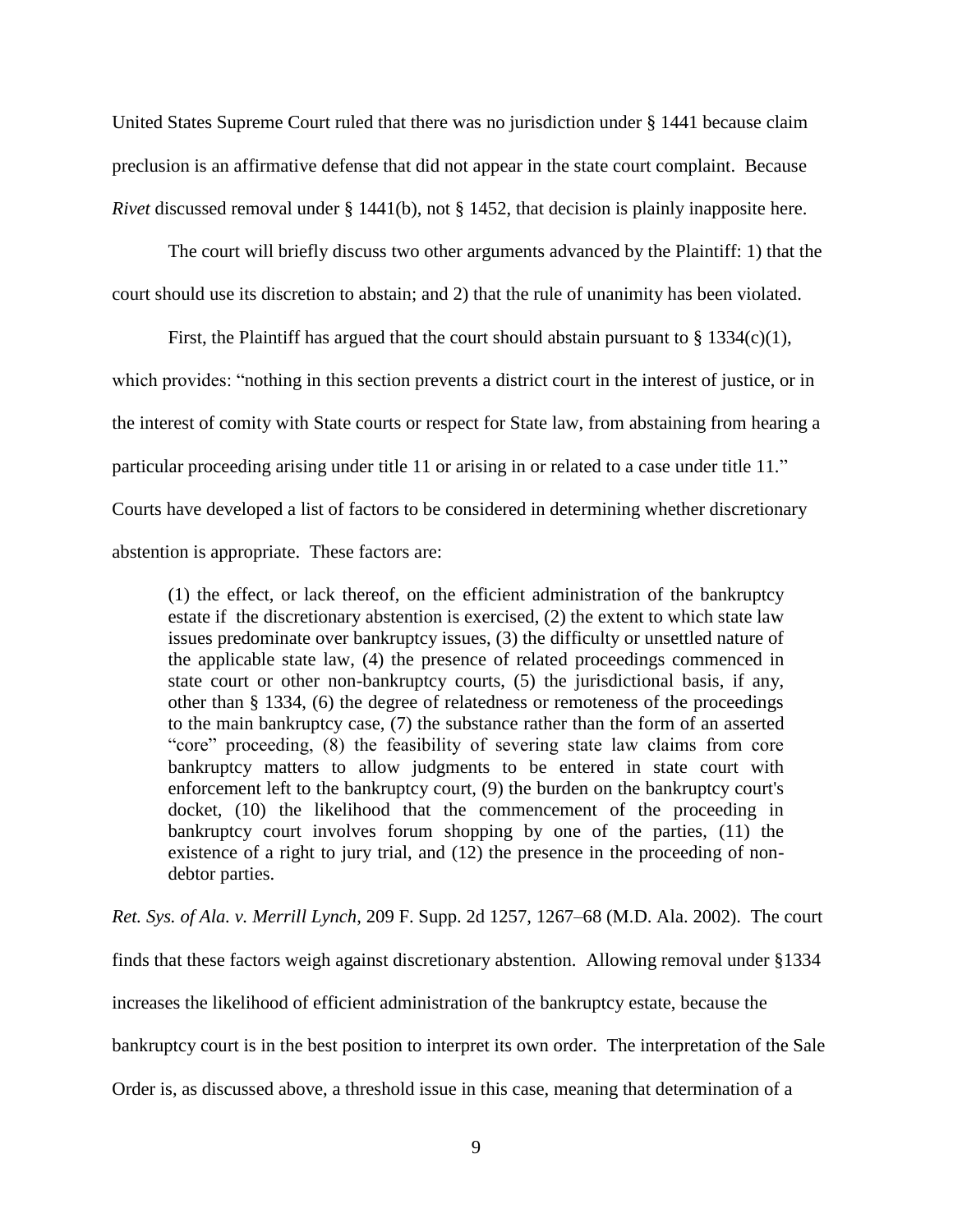bankruptcy issue is antecedent to the determination of any state law issues. These factors outweigh any other considerations that might be in favor of abstention and remand. This includes Plaintiff's contention that whether recovery in an Alabama wrongful death action is actually exemplary or punitive should be determined by an Alabama court. That they are, although this is unique to Alabama, has been clearly established for many, many years. *See, e.g.*, *APJI Second Edition Cumulative Supplement § 11.28* and citations therein. And, interpretation of the Sale Order will not be a jury issue. Therefore, the court declines to abstain on a discretionary basis under  $\S$  1334(c)(1).

The Plaintiff also argues, for the first time in her Reply, that removal is not proper because, since Defendant Macon County did not join in the removal, it is in violation of the unanimity rule, which requires consent of all Defendants before an action is removed. 28 U.S.C.  $§$  1446(b)(2)(A). The court finds that the Plaintiff's delay in raising this issue constitutes waiver. In cases removed pursuant to  $\S$  1446, a motion to remand "on the basis of any defect other than lack of subject matter jurisdiction must be made within 30 days after the filing of the notice of removal." 28 U.S.C. § 1447(c). The Eleventh Circuit has noted that "[t]he failure to join all defendants in the petition [for removal] is a defect in the removal procedure." *Hernandez v. Seminole Cnty., Fla.*, 334 F.3d 1233, 1237 (11th Cir. 2003) (quoting *In re Bethesda Mem'l Hsop., Inc.*, 123 F.3d 1407, 1410 n.2 (11th Cir. 1997)). The Notice of Removal in this case was filed on June 3, 2015. Neither the Plaintiff's Motion to Remand nor the supporting memorandum raise the issue of unanimity; instead, it was first raised in her Reply on August 3, 2015. The Plaintiff plainly raised the issue of unanimity more than 30 days after the Notice of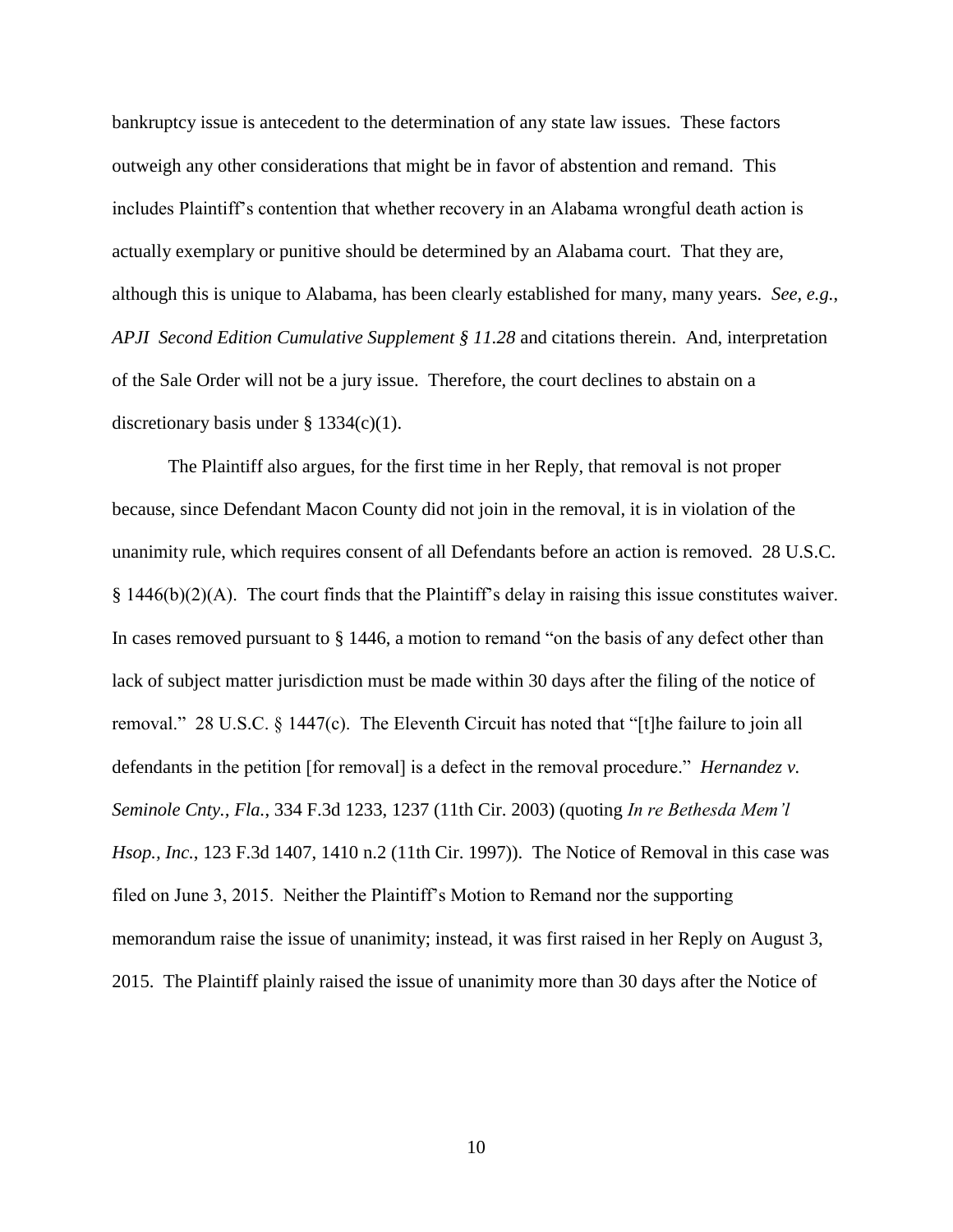Removal was filed. Since the unanimity rule is an issue of procedure, not subject matter jurisdiction, the issue has been waived. $5$ 

For the reasons discussed above, the court finds that proper jurisdiction lies under § 1334(b), and mandatory abstention is not applicable because the case "arises in" a case under title 11. Many other courts considering similar issues connected with the Chrysler bankruptcy have also concluded that cases such as the instant one constitute "core proceedings," making remand inappropriate. This court likewise finds that because interpretation of the Sale Order is a threshold issue in this case, that issue should be determined by the court which issued the order, and remand is not warranted. The Motion to Remand will be denied, and the Motion to Transfer granted, as to FCA. The status of Macon County, however, is a different matter.

There is no basis for transfer of that claim along with the claims against FCA. This court would be left with only possible supplemental jurisdiction over Macon County, which filed an Answer in state court, did not join in the removal and has not opposed the Motion to Remand. Therefore, the court does not find it appropriate to proceed further with those claims, finding that there are exceptional circumstances providing compelling reasons for declining supplemental jurisdiction. The court will grant the Motion to Remand as to Macon County under the provisions of 28 U.S.C. § 1367(c)(4).

### **V. Conclusion**

For the foregoing reasons, it is hereby ORDERED as follows:

 $\overline{a}$ 

1. The Plaintiff's Motion to Remand (Doc. # 10) is DENIED as to FCA US LLC.

2. The Motion to Transfer (Doc. # 3) is GRANTED as to FCA US LLC, and the claims against it are SEVERED from the claims against Macon County and TRANSFERRED to the U.

 $<sup>5</sup>$  The court notes that because waiver has occurred in this case, it does not express any opinion on the issue of</sup> whether or to what extent the unanimity rule applies to removal under § 1452.